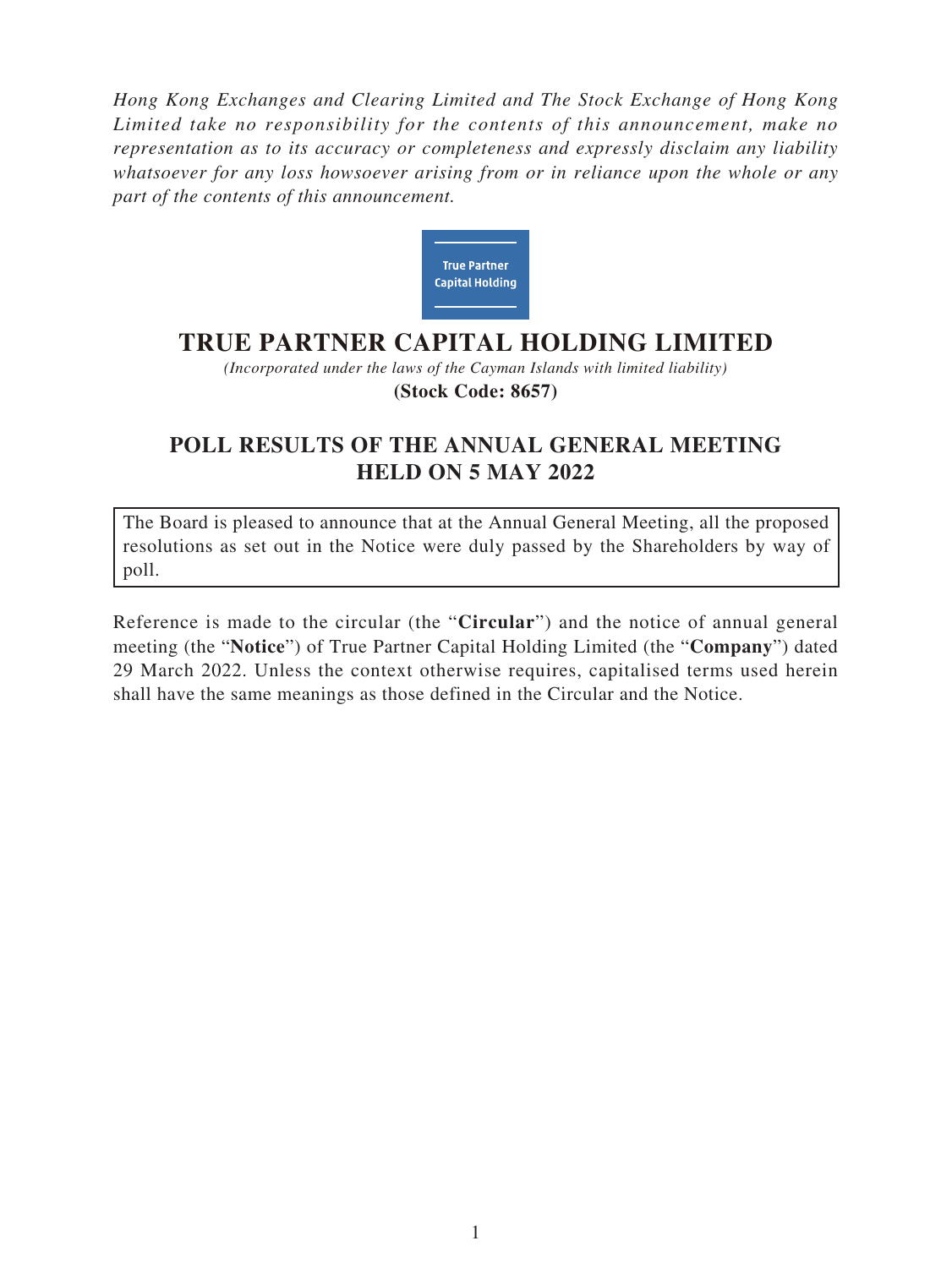## **POLL RESULTS OF THE ANNUAL GENERAL MEETING**

At the annual general meeting (the "**AGM**") of the Company held on 5 May 2022, all the proposed resolutions as set out in the Notice were taken by poll. The poll results are as follows:

| <b>Ordinary Resolutions#</b> |                                                                                                                                                                                                                                                                  | Number of Votes $(\% )$     |                              |
|------------------------------|------------------------------------------------------------------------------------------------------------------------------------------------------------------------------------------------------------------------------------------------------------------|-----------------------------|------------------------------|
|                              |                                                                                                                                                                                                                                                                  | For                         | <b>Against</b>               |
| 1.                           | To receive and adopt the audited<br>consolidated financial statements of the<br>Company and its subsidiaries and the<br>reports of the directors of the Company<br>(the "Directors") and auditors of the<br>Company for the year ended 31 December<br>2021.      | 302,220,947<br>$(100.00\%)$ | $(0.00\%)$                   |
| $2(a)$ .                     | To re-elect Mr. Roy van Bakel as an<br>executive Director.                                                                                                                                                                                                       | 274,534,667<br>$(100.00\%)$ | $\overline{0}$<br>$(0.00\%)$ |
| $2(b)$ .                     | To re-elect Mr. Jeronimus Mattheus<br>Tielman as an independent non-executive<br>Director.                                                                                                                                                                       | 302,220,947<br>$(100.00\%)$ | $\theta$<br>$(0.00\%)$       |
| $2(c)$ .                     | To re-elect Ms. Wan Ting Pai as an<br>independent non-executive Director.                                                                                                                                                                                        | 302,220,947<br>$(100.00\%)$ | $\overline{0}$<br>$(0.00\%)$ |
| $2(d)$ .                     | To authorise the board of Directors (the<br>"Board") to fix the Directors'<br>remuneration.                                                                                                                                                                      | 302,220,947<br>$(100.00\%)$ | $\theta$<br>$(0.00\%)$       |
| 3.                           | To re-appoint PKF Hong Kong Limited as<br>auditors of the Company and to authorise<br>the Board to fix their remuneration.                                                                                                                                       | 302,220,947<br>$(100.00\%)$ | $\overline{0}$<br>$(0.00\%)$ |
| 4.                           | To grant to the Directors a general and<br>unconditional mandate to exercise the<br>power of the Company to repurchase its<br>own shares not exceeding 10% of the<br>aggregate number of shares of the<br>Company in issue as at the date of this<br>resolution. | 302,220,947<br>$(100.00\%)$ | $\theta$<br>$(0.00\%)$       |
| 5.                           | To grant to the Directors a general and<br>unconditional mandate to allot, issue and<br>otherwise deal in the shares of the<br>Company not exceeding 20% of the total<br>number of the shares of the Company in<br>issue as at the date of this resolution.      | 302,220,947<br>$(100.00\%)$ | 0<br>$(0.00\%)$              |
| 6.                           | To extend the general mandate granted to<br>the Directors to allot, issue and deal in<br>additional shares in the capital of the<br>Company by the aggregate number of the<br>shares repurchased by the Company.                                                 | 302,220,947<br>$(100.00\%)$ | $\theta$<br>$(0.00\%)$       |

<sup>#</sup> *For the full text of these resolutions, please refer to the Notice.*